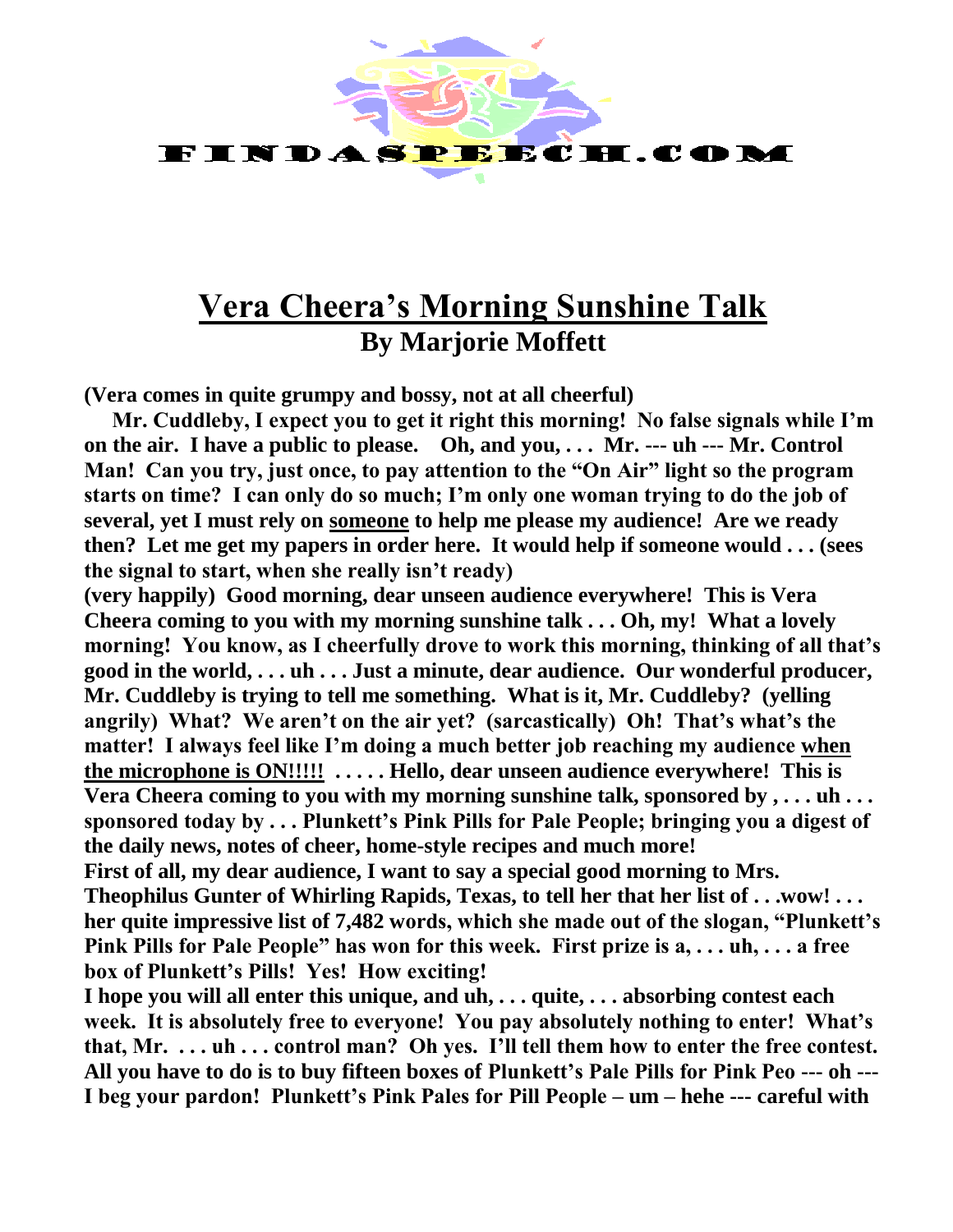## **Vera Cheera's Morning Sunshine Talk Page 2**

**this name, folks! It's tricky! It's Plunkett's Pills. Buy fifteen boxes, . . (covering the mic) . . .Fifteen boxes?!? . . . then tear off the top of each box and mail them, together with your list, to the contest editor in care of this station. The person who sends in the longest correct list, together with the tops of fifteen boxes, receives a . . . um . . . let's see, what is the prize, my paper's out of order! (reading a sign from the control room) Oh yes! A free box of Plunkett's Pills absolutely free! Now isn't that an absorbing contest! Send in your entry today! Now, let's go to commercial break! (loudly to the control room) As I was saying before we started this morning, I need someone with a brain to put my papers in order! And by the way, how am I supposed to describe this ridiculous pill box buying campaign? Couldn't anybody help me back there? I couldn't think of another adjective to describe this unearthly contest you have me promoting! The reason I chose the word absorbing was for the simple reason that you're making these people buy FIFTEEN boxes of pills before they can even enter! Absorbing is right! Absorbing a whole bunch of drugs! Who thinks up these . . . what? (BIG pause) Welcome back, dear unseen audience everywhere. (hehe) Uh . . . Let's start right in on the news for the day. I have the paper right here in front of me and I'll just skim over the headlines and see what's what. Let's see, now . . . Nuclear bomb threats, . . . uh, . . . Mayor resigns, . . . Volcano erupts . . . Well, there doesn't seem to be any news of importance this morning, so we'll just go right on. Maybe something will happen before night and then Mr. Rather and Mr. Brokaw can tell you about it.**

**So, now we come to our health talk for the day, radio friends. I think we all agree that regular daily exercise is vitally important to good health. I recommend a brisk walk for 30 minutes every day! I also recommend breathing deeply and steadily as you walk, drinking in the air and all of nature around you! We must do all we can to keep aging at a distance! (reading her notes) But age can catch up with us no matter how hard we try, and it can cause many different symptoms. Are you in a rundown condition? Are you hard of hearing? Do you suffer from chills, fever, rheumatism, nerves,(in disbelief of what she is reading) fallen arches, appendicitis, eye strain, dental defects, heart trouble, (laughingly) bunions, insomnia, pink tooth brush, or any of the other insidious things that you tend to complain about to family and friends? Well, don't despair, my friends! Relief is waiting for you! (covering the microphone with her hand and speaking to the control man) Don't tell me I'm advertising those pills again! (uncovering the mic and continuing to read) Just buy a box of Plunkett's Pink Pills for Pale People! (losing her professionalism, and becoming sarcastic)Oh, good grief! Why not go ahead and buy fifteen boxes and enter our "Absorbing" contest! (reading) You'll be amazed at the results! (I bet!) That tired feeling will vanish after you have taken your first Plunkett Pill! (covering the mic and talking to the control man) All problems in life will "vanish" after box fifteen!(throws down the paper)**